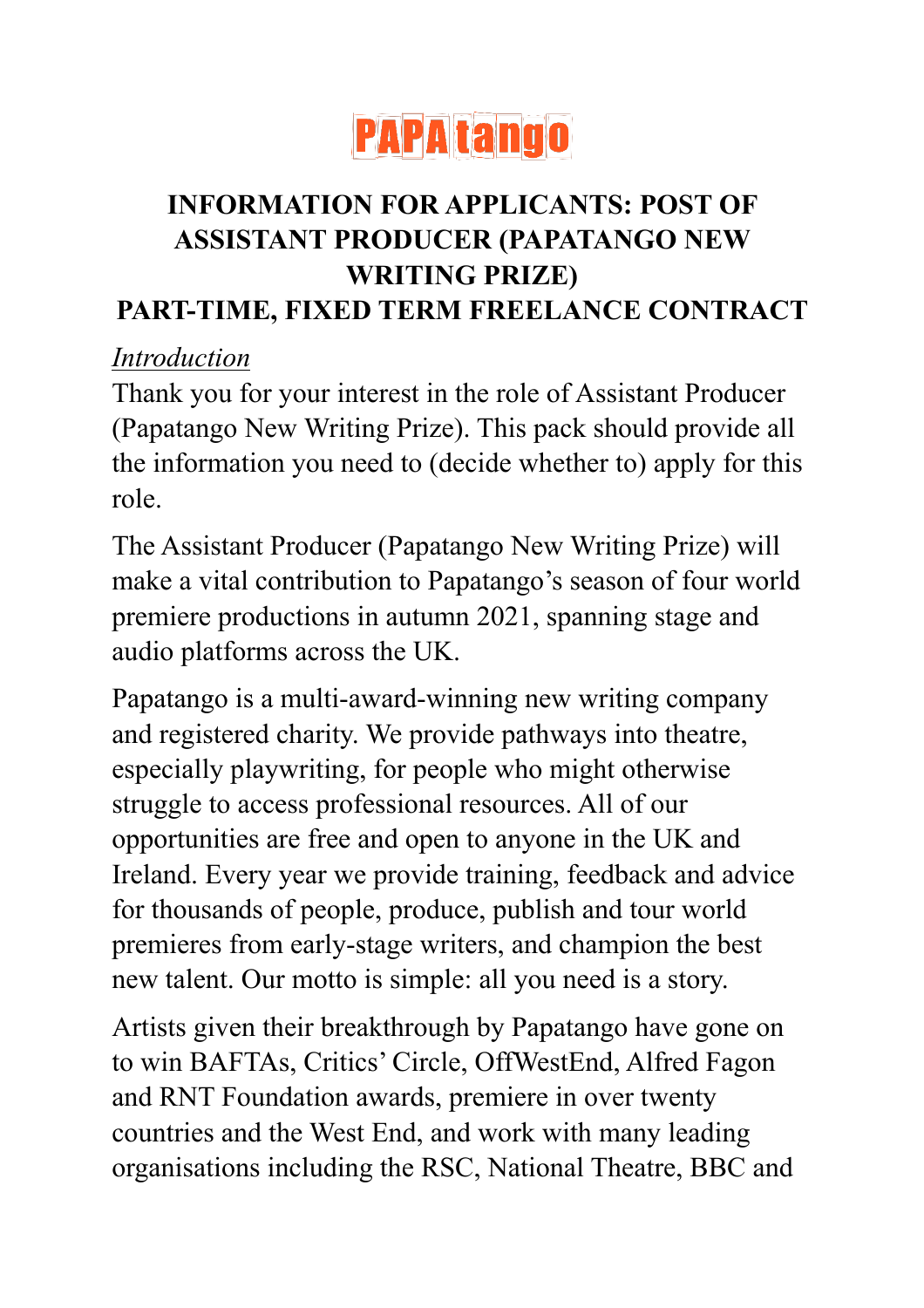HBO. Without Papatango their work might never have been seen.

Their incredible success inspires others that theatre is open to everyone. Through the annual Papatango New Writing Prize we are unique in providing feedback to over 1500 submissions, supporting artists and stories in every corner of the country, as well as in guaranteeing a winning writer a full production, publication, royalties and commission. Through the Resident Playwright scheme we commission a new writer to create a debut play from scratch, again with a commitment to production. Our GoWrite programme provides completely free courses, workshops and performances to thousands of people in state schools, community centres, and areas of low provision.

The Assistant Producer (Papatango New Writing Prize) will play a key role in helping to deliver the world premiere productions of the winners of the 2020 and 2021 Papatango New Writing Prizes.

### *Job Description*

The Assistant Producer (Papatango New Writing Prize) will work across two separate projects: the 2020 Prize and the 2021 Prize.

The 2020 Prize was won by *Old Bridge* by Igor Memic. Its world premiere production will now take place later this year at the Bush Theatre.

The 2021 Prize was remodelled to take account of theatre's exceptional present circumstances. In partnership with English Touring Theatre, it has expanded to support three winners, who will each be awarded audio production, digital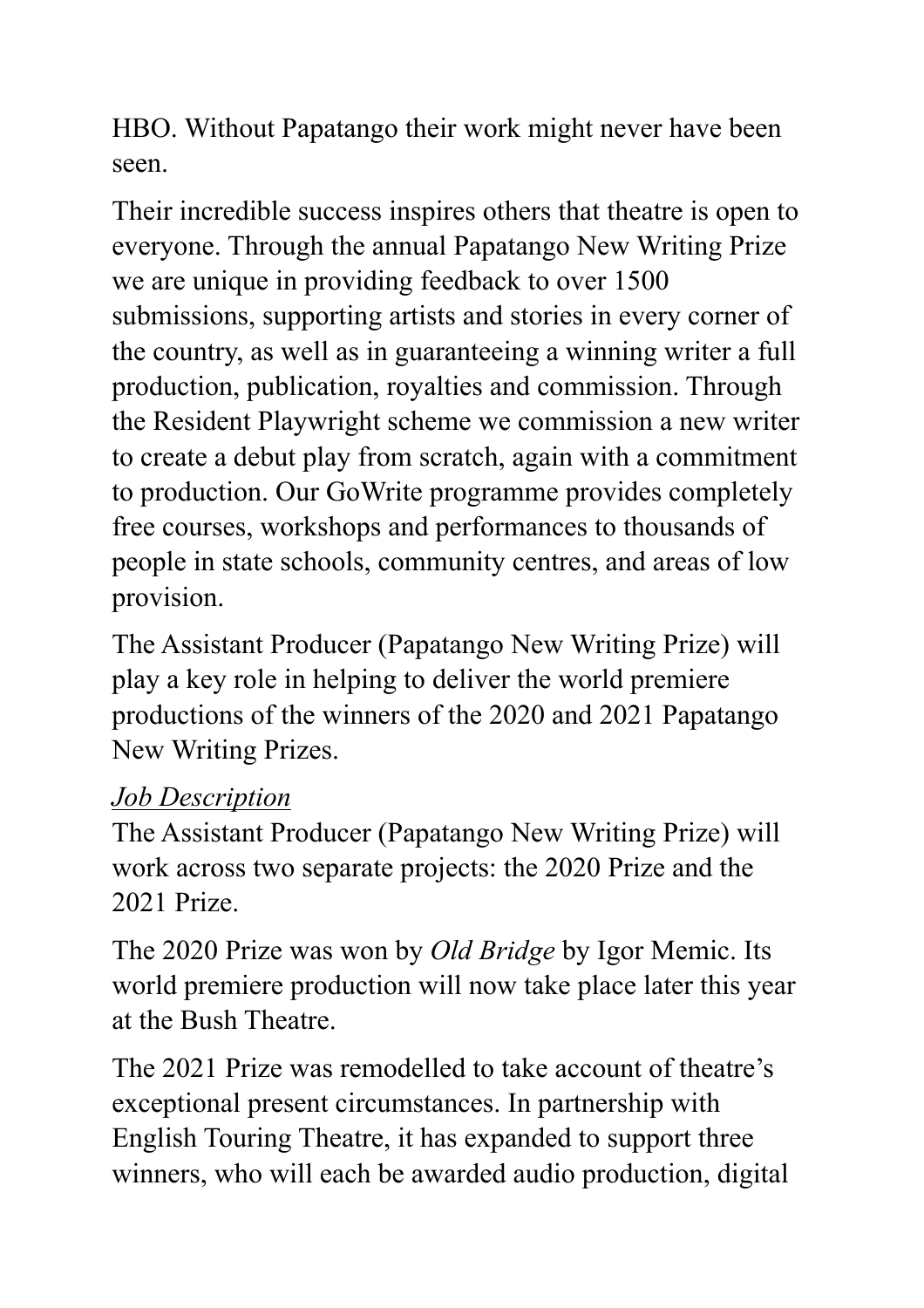publication and a fee. The audio productions will tour the UK in free listening stations throughout the autumn and winter.

The Assistant Producer (Papatango New Writing Prize) will therefore support the stage production of *Old Bridge* and the digital productions of this year's three winners. They will be line-managed by the Executive Director, but will work with a large degree of autonomy and should be comfortable with this.

Responsibilities will include:

- Casting administration: maintaining lists on Spotlight, checking availabilities with agents, scheduling auditions, preparing sides, and liaising with actors before and after their meetings
- Dramaturgical management: reviewing reader feedback for quality and consistency, then issuing it to writers, using a bespoke submissions portal
- Tour management: maintaining the schedule of the 2021 Prize tour, liaising with venues, organising logistics, and helping to devise and deliver plans for accessibility and audience development
- Supporting rehearsals and production: taking minutes at production meetings, representing Papatango at rehearsals, and supporting artists and freelancers in their work as needed
- Supporting press nights and public engagements: planning and overseeing events including press nights, issuing invitations and maintaining guest lists, and liaising with venues and stakeholders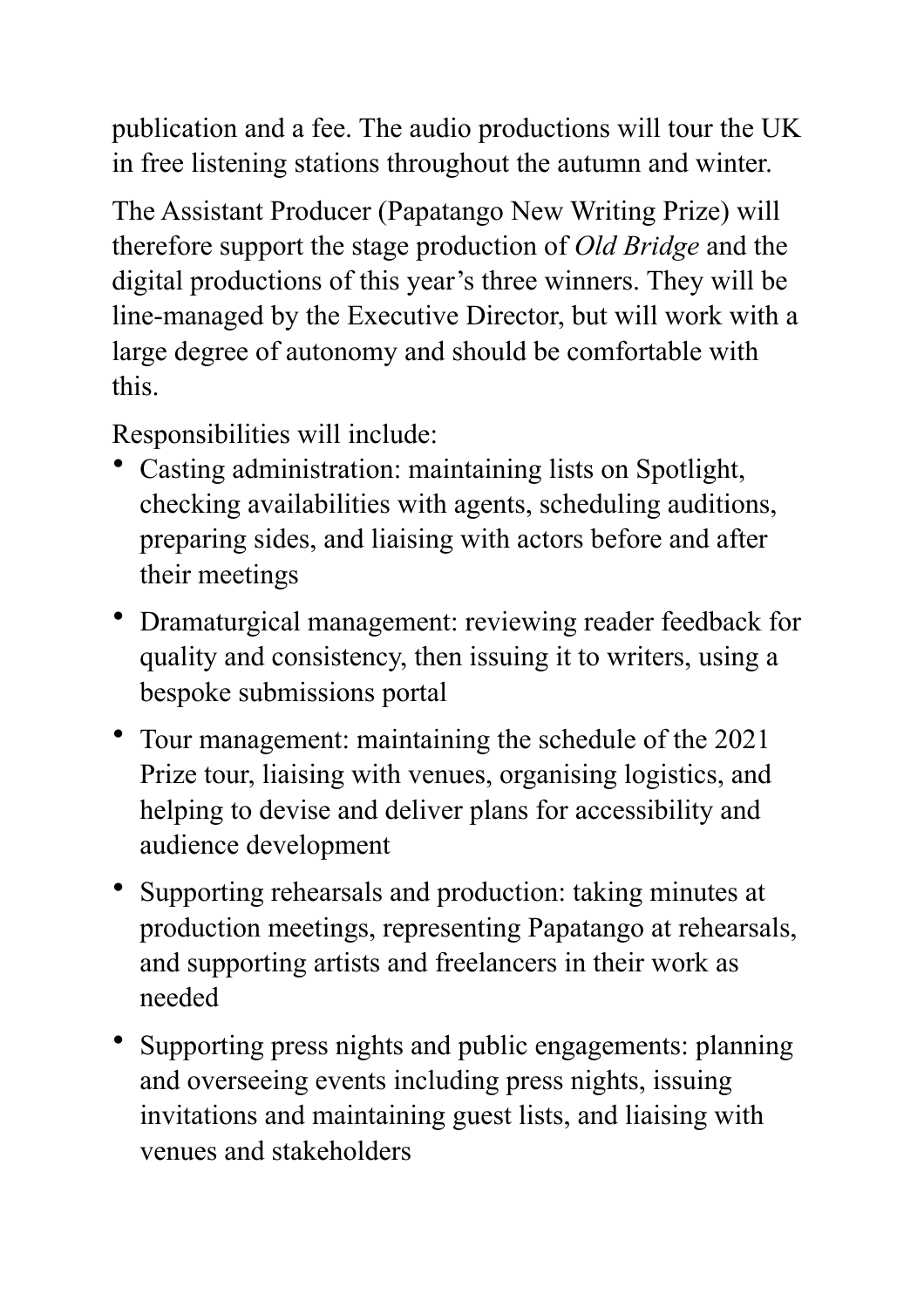- Marketing: contributing to social media strategies, compiling biographies and headshots for creatives and casts, and coordinating press releases
- Monitoring & evaluation: collating feedback and data as instructed
- Contributing to a shared company culture: joining weekly team meetings, providing project updates, and abiding by our policies, ethos and mission
- Administration: supporting Papatango's executive team in issuing contracts, preparing playtexts for publication, acting as a contact point for queries, and otherwise being willing to undertake any work that may reasonably be required

# *Candidate Profile*

The successful applicant will be able to demonstrate the following skills:

- Knowledge of professional casting processes, including using Spotlight, liaising with agents and actors, and managing auditions
- Insight into framing and conveying supportive communications to writers
- Understanding of touring theatre, especially the ability to liaise with venues to coordinate complex logistical operations
- Familiarity with the rehearsal and production process, and ability to contribute to this sensitively, proactively and constructively
- Confidence working across multiple projects and juggling a range of tasks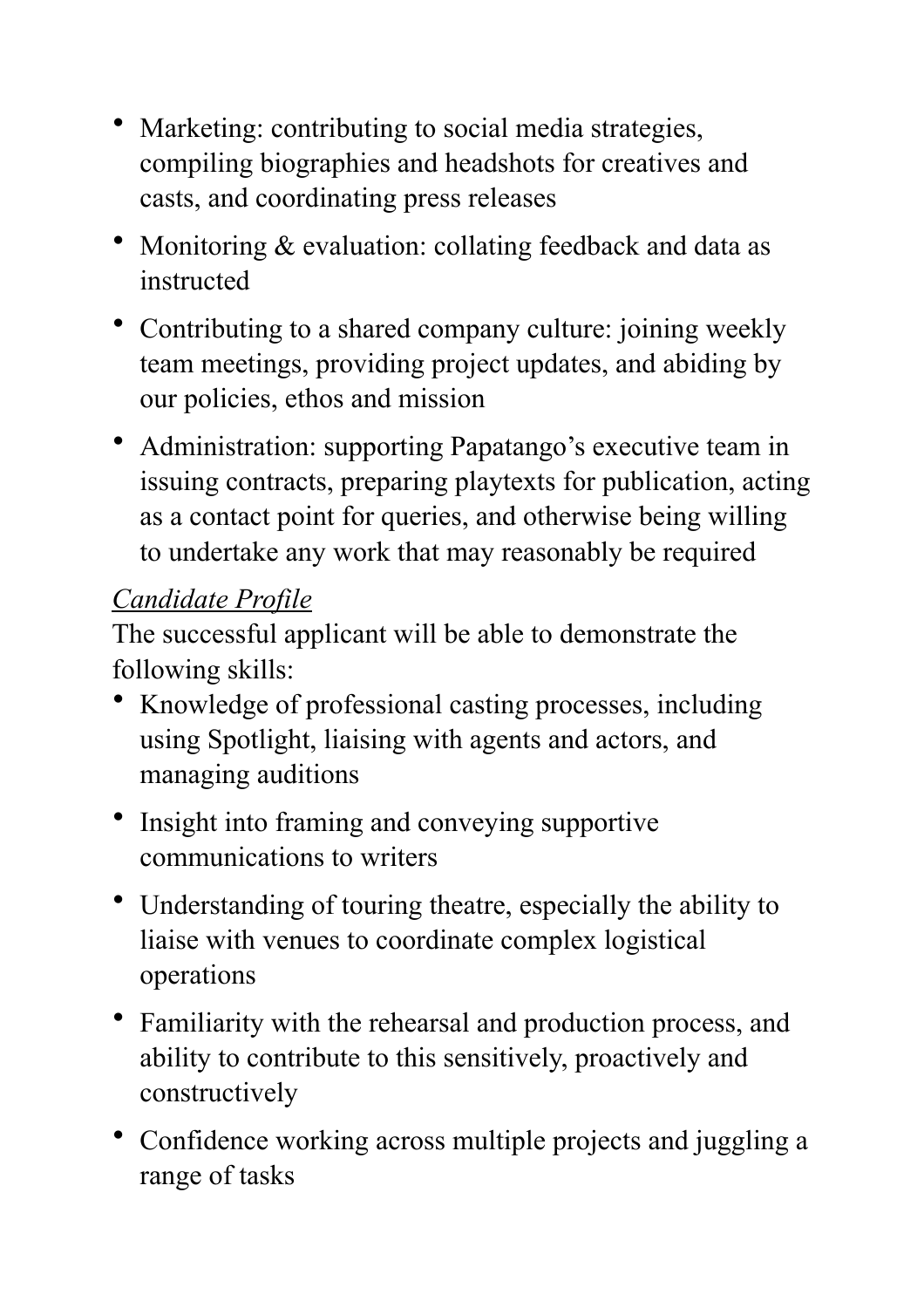### *Role Profile*

This is a role delivering specific services on a part-time, fixed-term basis: it is thus an opportunity for a self-employed contractor.

The Assistant Producer (Papatango New Writing Prize) will undertake a total of 34 days of work from 12 July to 5 November 2021.

A working day will consist of the equivalent of 8 hours including an hour-long lunch break. Some occasional evening work will be required.

This commitment equates to working 2 days per week, but the actual schedule of days/hours of work will be arranged by mutual agreement following appointment. Papatango recognise the need to be collaborative in agreeing the parameters of a part-time, freelance role, so are open to arranging a schedule with a good degree of flexibility to accommodate the right candidate's needs.

The fee is £3,400 (equivalent to £100 per day).

The role will consist of a mix of home working and joining company activities at a range of sites across central London. It is therefore best suited to someone based in or near to London. All working locations away from the Assistant Producer (Papatango New Writing Prize)'s home base will be fully accessible.

## *Application and Assessment Process*

Please email [jobs@papatango.co.uk](mailto:jobs@papatango.co.uk) with your name as the subject and attach either a cover letter (1 to 2 pages) OR a link